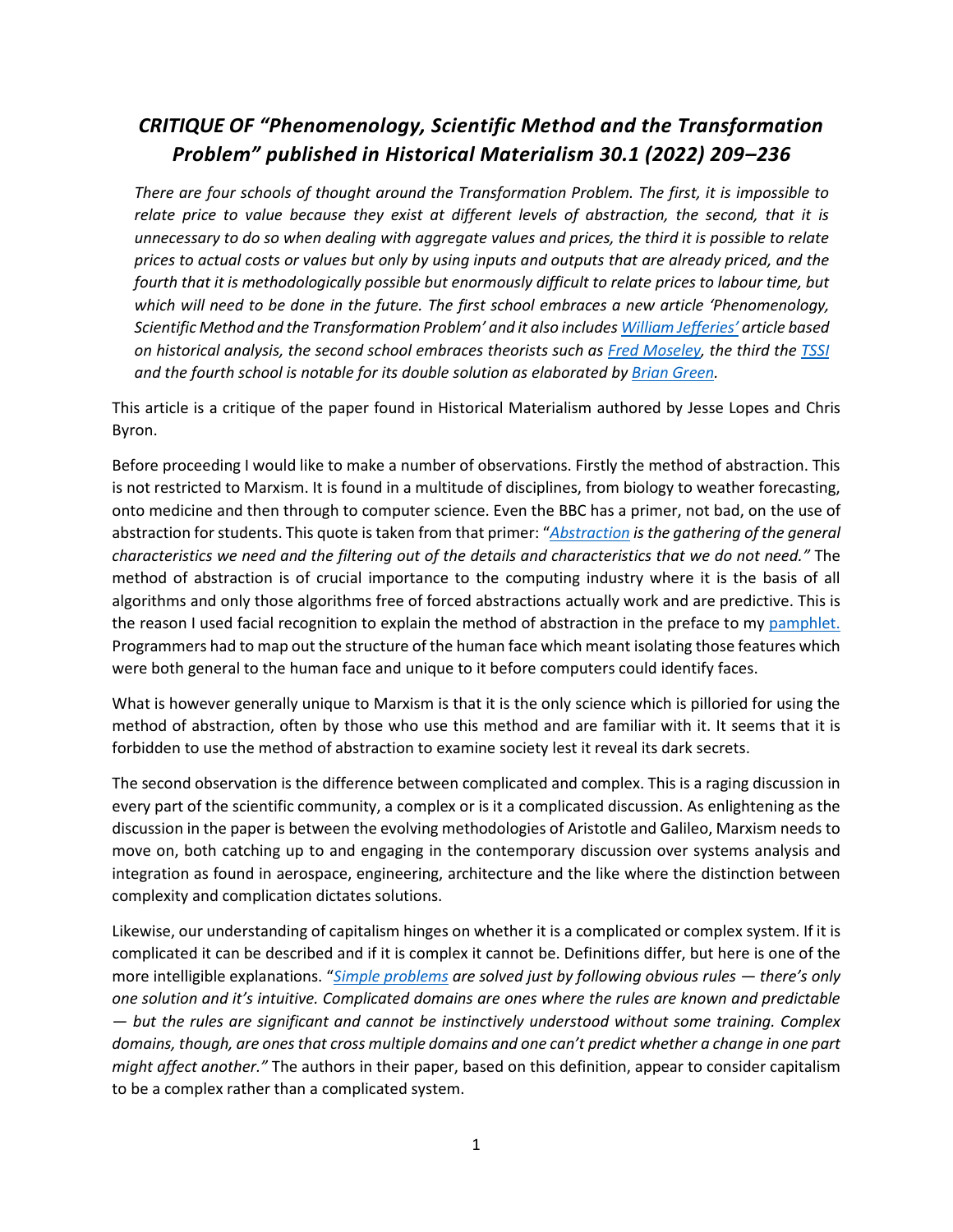However, it is my firm belief that Marx saw capitalism as being a complicated system. I will quote from Marx, though I hate using this method which is so favoured by various Marxists because it amounts to no more than intellectual ping pong, i.e. you quote then I will throw back a quote, with the players failing to see the big picture. *"[A complicated social process](https://politicaleconomypup.weebly.com/uploads/3/1/4/9/31493517/das_kapital_-_volume_3.pdf) intervenes here, the equalisation process of capitals, which divorces the relative average prices of the commodities from their values, as well as the average profits in the various spheres of production (quite aside from the individual investments of capital in each particular sphere of production) from the actual exploitation of labour by the particular capitals." (Chapter 48,) "The value of commodities appears, directly, solely in the influence of fluctuating productivity of labour upon the rise and fall of the prices of production, upon their movement and not upon their ultimate limits. Profit seems to be determined only secondarily by direct exploitation of labour, in so far as the latter permits the capitalist to realise a profit deviating from the average profit at the regulating market-prices, which apparently prevail independent of such exploitation." (Chapter 48, page 10/12)"* (my emphasis) Note the use of the word complicated at the beginning of the quotes.

Complex systems do not have laws or rules in modern parlance. They evolve, change direction, disappear, emerge, cause and effect demerge, in a word they are unpredictable. As the physicist Murray Gellman that said: "*The only valid model of a complex system is the system itself*." Complex systems do not lend themselves to abstraction. Here is a fuller explanation on the same theme. "*[Complex](https://investigationsquality.com/2019/12/05/the-difference-between-complex-and-complicated/comment-page-1/) problems result from networks of multiple interacting causes that cannot be individually distinguished and must be addressed as entire systems. In complex systems the same starting conditions can produce different outcomes, depending on interactions of the elements in the system."*

Many historians have noted how often and with what emphasis Marx talks about the laws which govern the capitalist mode of production. This, not quotes, is the convincing argument that Marx saw capitalism to be a complicated system, one which could not be *"instinctively understood".* Marx spoke of the laws arising from an increase in the composition of capital, the laws which governed the expenditure of labour time, the law of surplus value, the laws behind the tendency of the rate of profit to fall and so on and so forth. Laws mean cause and effect, though these laws are modified by mediators as in the counter-vailing factors affecting the fall in the rate of profit, which means therefore, these laws express themselves always and only as tendencies.

And it is for all these reasons, that Marx, in the quote above, can talk of fluctuations in productivity **directly** imposing themselves on the prices of production. We can now turn the paper recently published.

## *Phenomenology, Scientific Method and the Transformation Problem*

This is the way the authors define phenomenology. *By phenomenology, we mean the study of what appears immediately to consciousness without reflection, and therefore independent of the causes behind (and the scientific laws governing) those appearances*. (page 210) This is unscientific. The surface of a phenomenon would be static, frozen in time, if it were independent of the causes that lie below (a better use of language than behind it). The surface of a thing is neverstatic but dynamic because it is the interface between its inner self (or life of the thing) and the outside forces acting on it. However, because these surface movements are range bound, therefore familiar to experience, they do not challenge conscious perception until exceptional events cause them to break out of range or break down.

The problem is somewhat different. Because outside forces tend to be visible, while the inner forces are obscured, the explanation of what is causing the appearance of something to change, the nature of this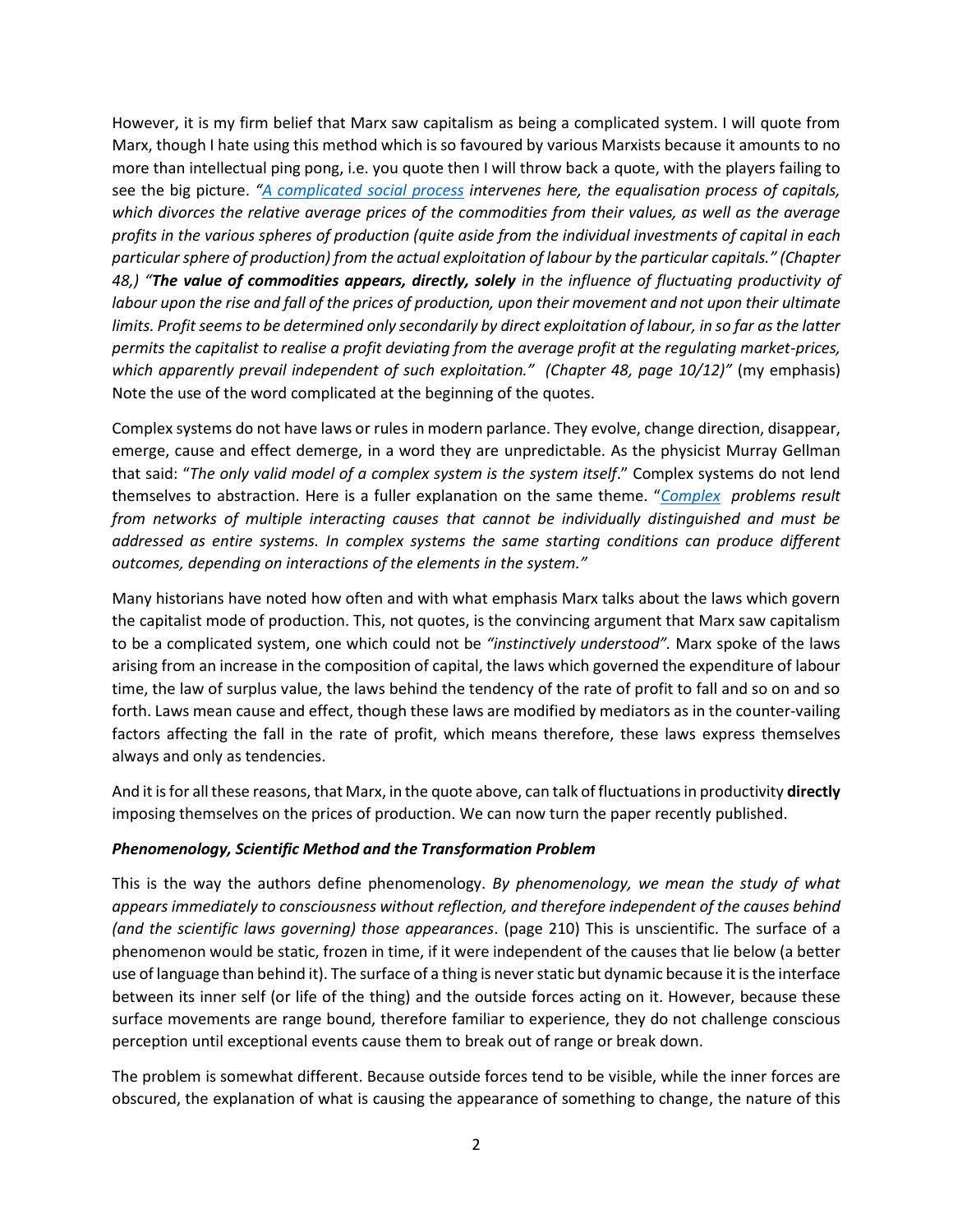interaction, tends to be vulgar without analysis. Glass can be used to describe this. Glass can be either a window or a mirror. Surface appearances tend to mirror the outside world, but through analysis windows can be opened to examine the interior of the thing, which once fully described predictively explains the interacting of the thing with the world outside. The thing is no longer only experienced but understood.

The other aspect the authors adopt in order to underpin their approach to the transformation problem is that spontaneously observable surface features are **absolutely** detached from their inner essence. While connections exist causality does not. And causality fails because it is unobservable "*But more importantly for our thesis, the production price of a commodity is the appearance – the descriptive datum – resulting from, and expressive of, a properly unobservable value".* (page 214) (my emphasis) So the known is derived from the unknown.

This view is repeated many times. "*The problem with this objection is that the abstract quantities of value and surplus-value are part of the abstract theory of capital, which can never in reality be equal (gleich) to the quantities of transformed forms of concrete phenomena. If they could, then – but only then – they would be commensurable. For if they were commensurate, they would be identifiable, and therefore reducible. But values can never be theoretically reduced to their prices on pain of losing the scientific character of the analysis. And that is because values and prices do not have a common measure; that is the reason why prices can only approximate the formulae of the abstract theory. (page 217)* (my emphasis) There is so much wrong with this view. Firstly, prices need to be reduced to values, not the other way round, for to do so would turn abstraction on its head. Secondly, they are commensurate in the aggregate, total prices will equal total values, total profits will equal total surplus value and so on. Thirdly, prices and values do have a common measure, labour time, but in the case of value it is embodied labour time, and in the case of prices it is commanded or captured labour time. (Captured is the better expression as it is captured by money.)

If they did not share a common measure then how can we determine that prices diverge from values. *"The only answer lies in the application of scientific method (not peculiar to Marx); for what cannot be ascertained phenomenologically, but can be postulated scientifically, is a 'divergence of price from value' or appearance from reality. Phenomenologically, what is seen are cost prices (what it takes to make a commodity) and prices of production (what it takes to get a normal rate of profit back on a commodity). Value, however, is not seen: it is an invisible theoretical hypothesis assumed to exist in order to explain why prices hover around certain numbers for certain durations."* (my emphasis) Ah, the scientific method. How long will it take me to walk to town, consult the scientific method, how warm is it today, consult the scientific method. Will my investment pay off, consult the scientific method.

Imagine how we would rebut a modern Böhm-Bawerk criticising Chapter 9 on this basis. According to the authors the following answer would suffice: "you fail to understand Marx's scientific method."

The answer is not the scientific method, but the method applied to labour time which is real in both cases. In the former instance - value - it is the measured by expenditure and in the latter it is an aliquot share of the total labour time of society. So if we did not know that total prices represent the total labour time of society, how can we know that an individual price represents an aliquot share of this time. All price tells us concretely, is that on average a capitalist firm captures a specific aliquot share of labour such that the firm tends to enjoy an average rate of profit. The only difference between price and original value, is that price emerges after the redistribution of surplus, while value exists prior to its redistribution. Knowing why and how this redistribution works, enables us to link the two.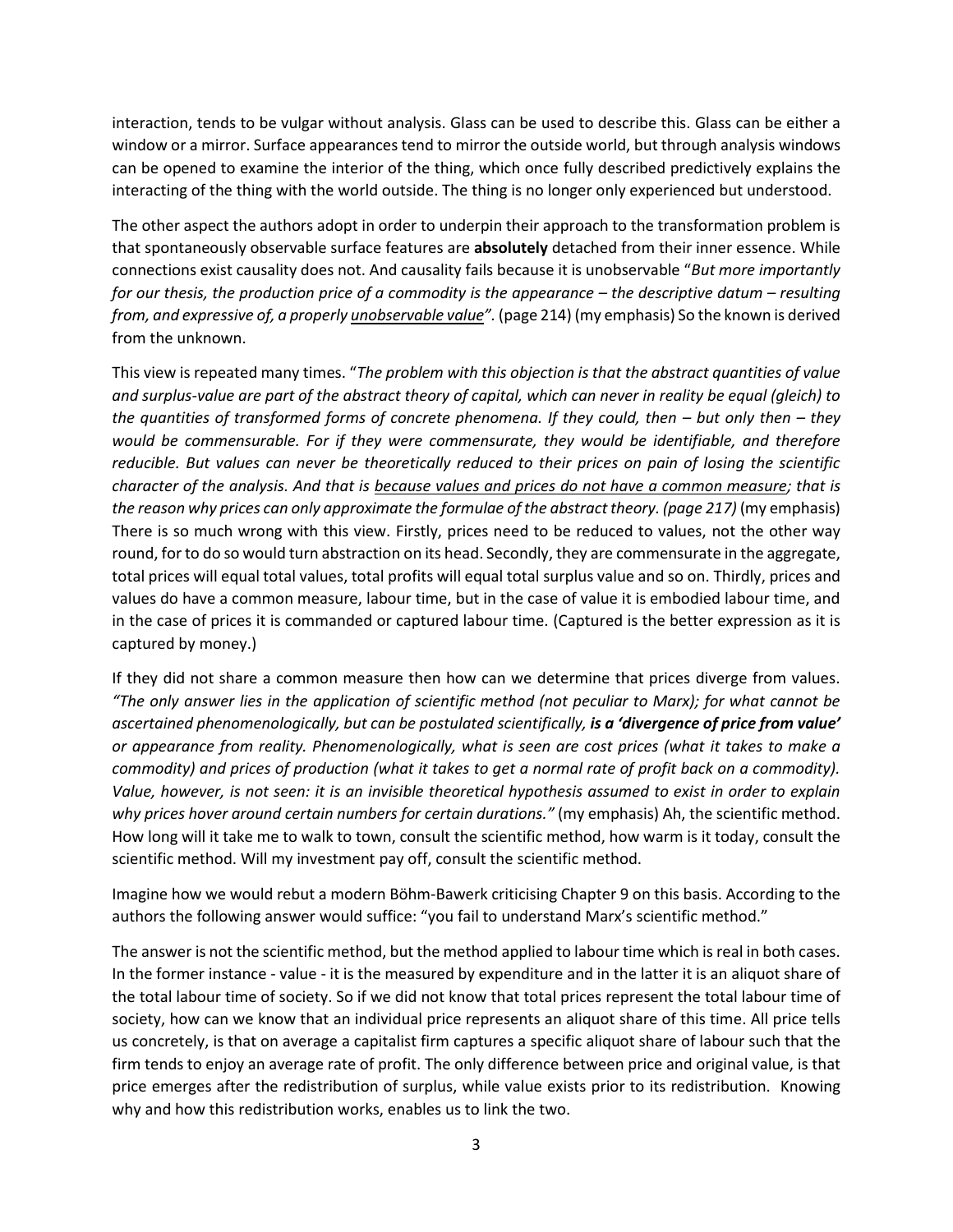And this is exactly what Marx does in Chapter 9. Before and after redistribution, forms the content of this Chapter. But more. He shows the redistribution follows rules which confirms this matter is complicated not complex. Firstly, he proves that redistribution has a direction. It moves from low composition industries to high composition industries and not the other way round. If it did, then instead of the rate of profit averaging out, differences in the rate of profit would enlarge. Secondly, he shows that there are limits to this movement predicated by differences in composition, employment, and exploitation. He shows that it takes 26, not 24 or 28 to achieve an average rate of profit in his tables.

Thus the divergences have direction and limits. This would not apply to a complex system which by definition could give rise to any direction and whose expansion could be limitless.

## **Conclusion.**

Marx's method is scientific. He had to explain how it was that the source of value and hence of price was buried deep under the facades laid down by the actual process of capitalist production and circulation. I do not diverge one iota from the authors on this and they have done a good job collating and describing the fetishism of commodities and capital.

However we are not the actors in capitalist production - the capitalist and worker - both oblivious to the inner workings of capitalists. The former rewarded by their ignorance, the latter plagued by it. We are the analysists, and our exact purpose is to retrieve and estimate what is "unknowable" to the actors.

Of course appearance is concrete. We walk on pavements oblivious to the fact that at an atomic level there is more space than matter and that really every centimetre of pavement is filled with trillions of minute potholes, that we are in effect walking on air. The prices at which commodities circulate are real and immediately apparent, and despite being shaped by many conflicting forces, they still serve to primitively distribute the labour time of society. They enable us to make choices. They enable to capitalists to calculate their rates of return.

I would like to conclude with two quotes from the end of Volume 3 which are notable for the fact that Marx uses the word *"merely"*. *[The transformation of values](https://politicaleconomypup.weebly.com/uploads/3/1/4/9/31493517/das_kapital_-_volume_3.pdf) into prices of production, then, does not remove the limits on profit, but merely alters its distribution among the various particular capitals which make up the social capital, i.e., it distributes it uniformly among them in the proportion in which they form parts of the value of this total capital…*." (*Chapter 50 page 6 of 16) Let us assume that according to direct experience the values of a Commodity, or the prices of production -- which merely appear to be independent of the values -- always coincide with the market-prices of the commodity rather than merely prevailing as the regulating average prices by constant compensation of the continual fluctuations in market-price.* (page 11 of 16) (my emphases) There is thus no rupture merely an apparent break.

I consider the authors' paper to be not only wrong but dangerously wrong. Firstly it undermines our defence of Chapter 9. Secondly, it subverts our preparations for a future society. Das Kapital should be viewed not only as a Critique of Capitalism but a primer for Communism as well. By teaching us how prices work in a capitalist society Marx enables us to replace prices of production with objective prices insolubly tied to actual costs of production or what is the same thing – weighted average labour times.

Which is why I consider the fourth response to the transformation problem to be the only historically valid approach. It is possible to relate prices to values in a closed system which I call the *Double-Solution* and it tends to be verified b[y empirical data](http://theplanningmotive.com/2022/02/21/emperical-support-for-the-double-solution-to-the-transformation-problem/) whose divergences it in turn explains. Yes, moving away from closed